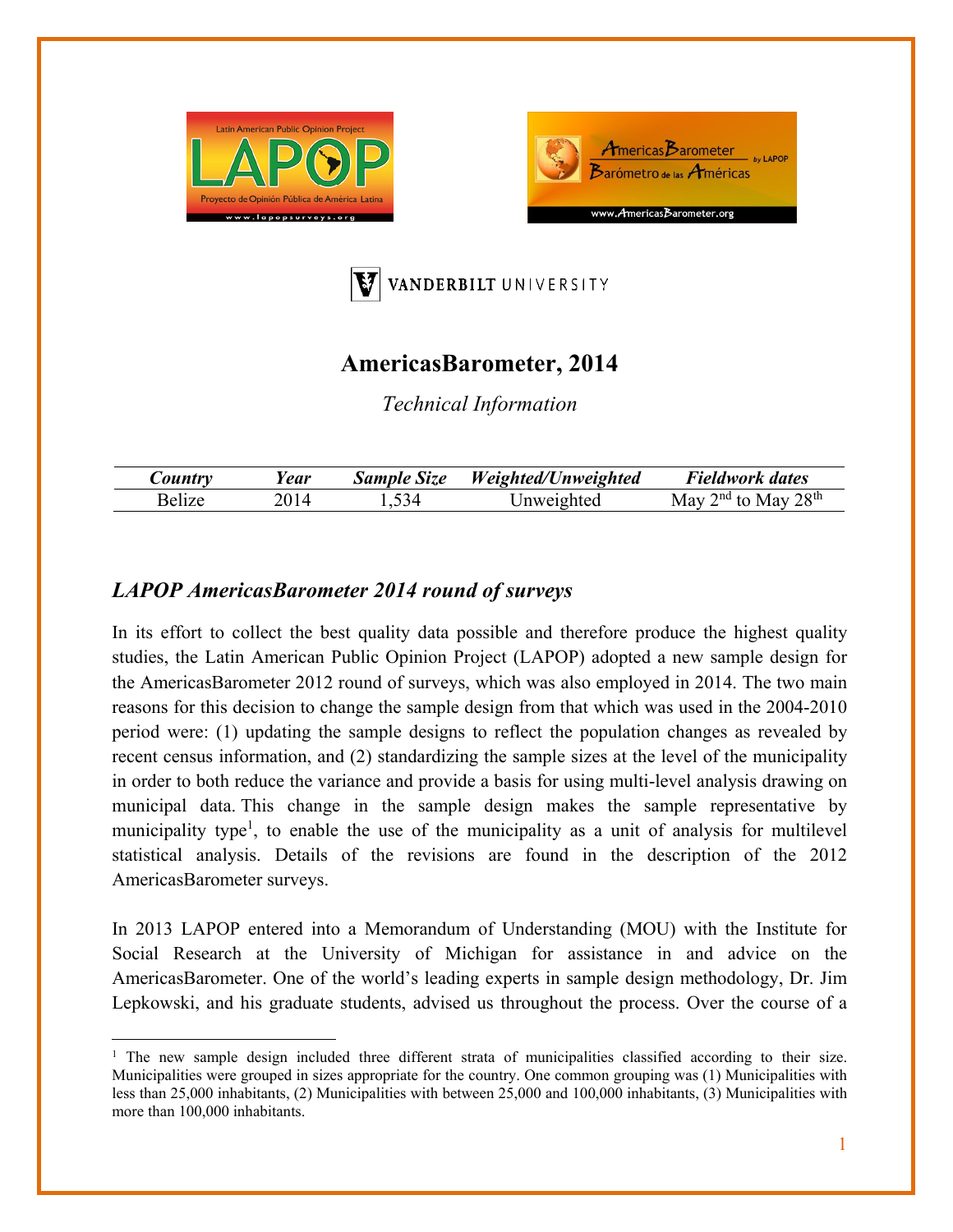year we worked with Dr. Lepkowski and his team of graduate students to review each previously developed sample design and to secure their input and advice on new designs. Our colleagues at the University of Michigan, confirmed that LAPOP had already been following the best practices, within the limits of resources at our disposal, in its sample design. Our own review of the major update we carried out in 2012 sample design left us pleased in almost every respect. The effort to obtain a standard sample size per municipality/canton/parish did not have any adverse impact on intra-class correlation levels, yet has given us a basis for calculating context effects at the local level. In some particular cases, however, in the 2014 round we requested country teams to conduct specific alterations, like updating their sampling frame to take into consideration (if available) the new 2010-2011 national census information. We also asked teams to verify that the 2012 sample design continues to reflect and represent each country population structure and distribution.

Finally, after several rounds of consultations and technical discussions with experts at the ISR at the University of Michigan on how to update the 2012 samples for the 2014 round of surveys, LAPOP requested that countries to update their samples at the block level while retaining the same primary and sub-stratification units (i.e., *Estratopri, Municipalities and Census Segments)*  that were included in the 2012 sample. This means that users of prior AmericasBarometer surveys can do so knowing that the designs across time remain very similar, if not identical. Countries that had new population census available and did not experience significant population shifts or changes in their population distribution were asked to replicate the 2012 sample using the latest census information available and to replace the sampling points at the block level.

With respect to *data collection*, in the 2014 round of the AmericasBarometer we expanded the use of handheld electronic devices. For the first time, we employed for data collection the "Adgys"© questionnaire app designed by our partners in Cochabamba, Bolivia. The use of electronic devices for interviews and data entry in the field reduces data entry errors, supports the use of multiple languages, and permits LAPOP to track on a daily basis the progress of the survey, down to the location of interviews (which are monitored in real time, or nearly real time, but not recorded into the public datasets in order to preserve respondents' privacy) and the timing of the interviews. The team in Bolivia worked long hours to program the samples and questionnaires into the Adgys platform for the 20 countries in which we used this technology. In the remaining 6 countries we continued our use of PDAs and a Windows Mobile-based software application supported by our hardworking partners at the University of Costa Rica.

The remaining pages of this technical note describe the sample design of the AmericasBarometer 2014 survey in Belize.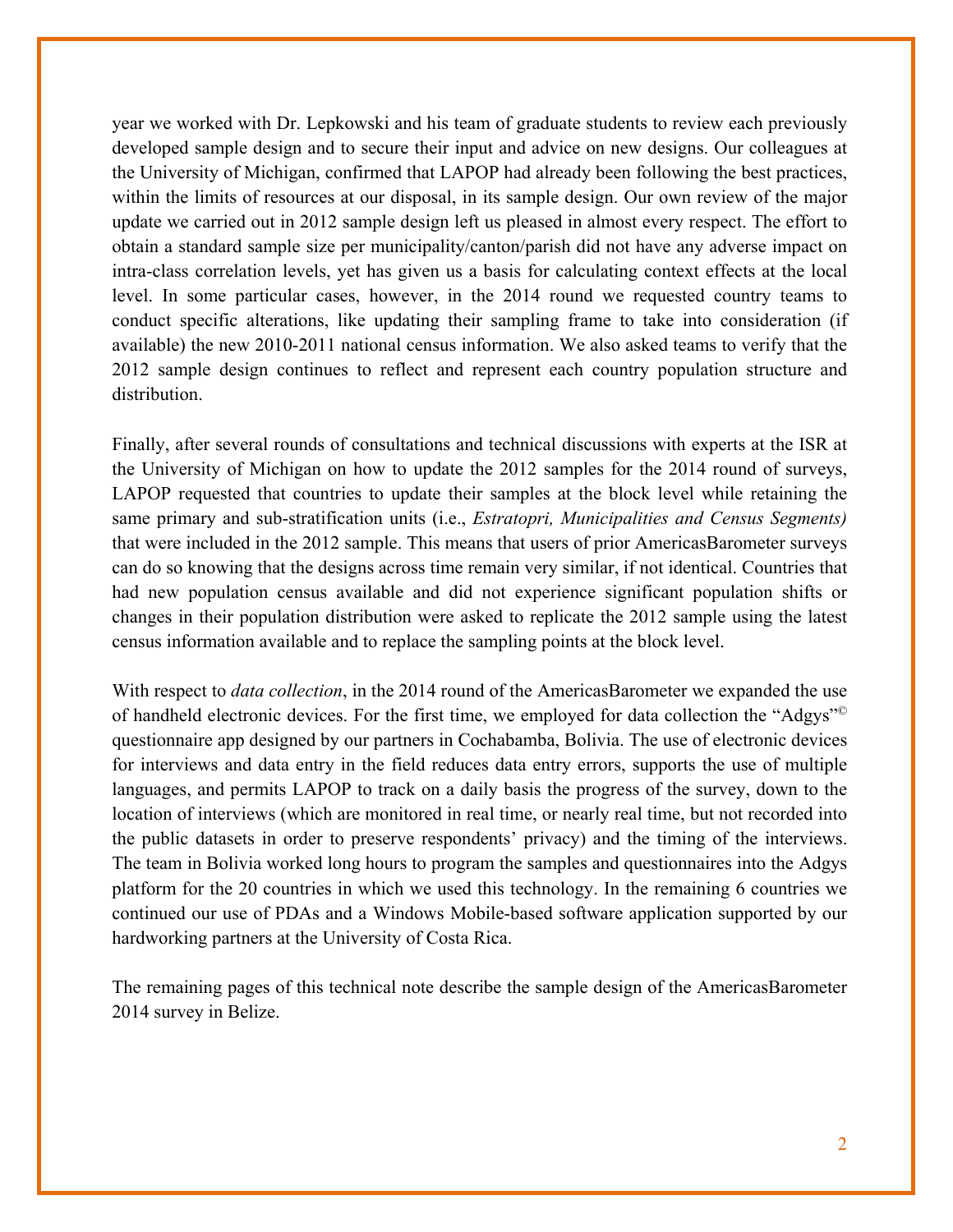### *Belize 2014 AmericasBarometer Round*

This survey was carried out in between May  $2<sup>nd</sup>$  and May  $28<sup>th</sup>$  2014, as part of the LAPOP AmericasBarometer 2014 wave of surveys. It is a follow-up of the national surveys of 2012 carried out by LAPOP. The 2014 survey was conducted by Vanderbilt University with the field work being carried out by Borge y Asociados. The 2014 AmericasBarometer received generous support from many sources, including USAID, UNDP, IADB, Vanderbilt University, Princeton University and Université Laval, U. of Notre Dame, among others.

The project used a national probability sample design of voting-age adults, with a total N of 1,534 people involving face-to-face interviews conducted in Spanish and English. The survey used a complex survey design taking into account stratification and clustering.

The sampling frame used the list of districts, villages, localities and census segments, and maps in Belize from the 2010 census by the Statistical Institute of Belize. The sample is stratified into six geographical areas based on the six districts. Each stratum was further sub-stratified by urban and rural areas. Respondents were selected in clusters of 6 interviews, taking into account the distribution of the population in each stratum.

Table 1 shows the unweighted sample size in each of the six regions (strata), municipality size and rural/urban area.

| <b>Strata</b>                          | <b>Unweighted Sample Size</b> |
|----------------------------------------|-------------------------------|
| Corozal                                | 197                           |
| Orange Walk                            | 219                           |
| <b>Belize</b>                          | 437                           |
| Cayo                                   | 365                           |
| <b>Stann Creek</b>                     | 170                           |
| Toledo                                 | 146                           |
| <b>Total</b>                           | 1,534                         |
|                                        |                               |
| <b>Size of Municipality</b>            |                               |
| Between 25,000 and 100,000 inhabitants | 802                           |
| Less than 25,000 inhabitants           | 732                           |
| <b>Total</b>                           | 1,534                         |
|                                        |                               |
| Area                                   |                               |
| Urban                                  | 683                           |
| Rural                                  | 851                           |
| <b>Total</b>                           | 1,534                         |
|                                        |                               |

#### **Table 1: Sample sizes by Strata, Municipality Size and urban/rural area in the 2014 AmericasBarometer Survey in Belize**